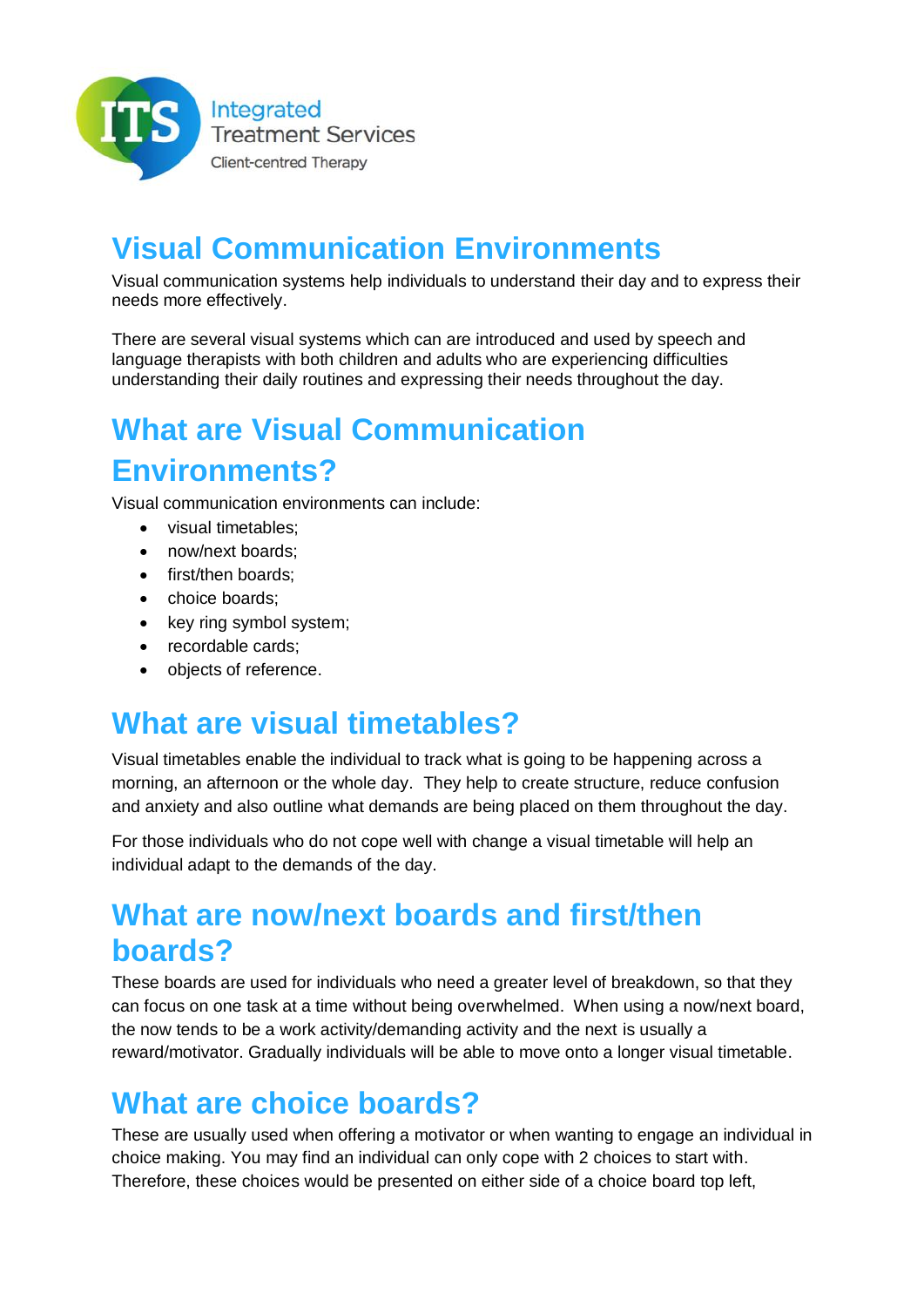bottom right – this will ensure they are visually scanning all the choices and will enable them to start to make a choice of 4 and gradually six, eight and so forth.

### **What are key ring symbols?**

These systems enable the individual to be more mobile with their visual communication system. They are often worn by care support workers, teaching assistants and parents to ensure the symbols are readily available to the individual to trigger their motivation to request something which they would like – e.g. a symbol of a drink on a key fob. They may also be used to aid the individuals level of understanding – showing a symbol of wash hands, prior to lunch.

#### **What are recordable cards?**

Audio cards form a great visual and auditory communication system. These [cards](http://www.specialdirect.com/shops/sd/Products/PD1727047/Talk-Time-Postcards-A6-10-Second/) enable the individual to follow an audio instruction and a visual prompt. They also help those individuals who benefit from hearing a speech model to copy the word or retain the word.



## **Why use Visual Communication Environments?**

There are a range of benefits to using this approach, including (but not limited to) aiding individuals to:

- make choices of activities;
- follow a sequence of activities;
- be independent in their community;
- have a visual resource to aid memory.

There are many reasons why visual communication systems may be useful to each individual. It is extremely important to understand the individuals motivators and indeed their priorities to communicate.

## **Who can benefit from Visual Communication Environments?**

Visual communication systems are used by individuals with a variety of needs, including:

- Learning Disability;
- Cerebral Palsy;
- Down Syndrome;
- Rett Syndrome;
- Autistic Spectrum Conditions;
- Rare Syndromes;
- Stroke or Traumatic Brain Injury;